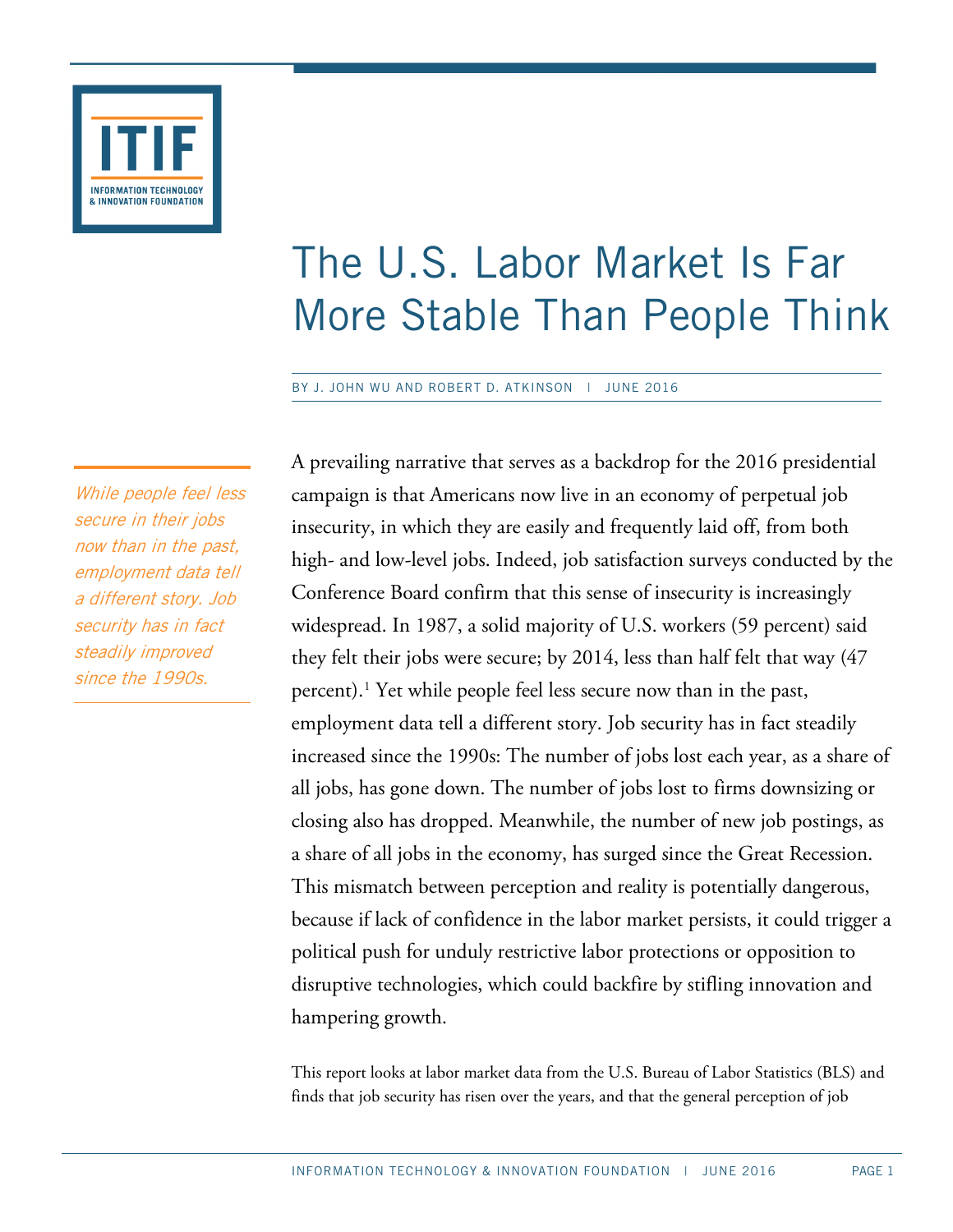insecurity is therefore misguided. The more significant problem is two-fold: skills mismatches in which employers are unable to find candidates with the necessary qualifications for the job openings they have and reduced opportunities for new job creation, both of which feed workers' anxieties about their prospects.

## **THE NARRATIVE OF "THE NEW NORMAL"**

A wave of books, news articles, and commentary in recent years has reflected the general public's growing perception that job insecurity is a permanent feature of the modern economy. "Worried about your job? Get used to it," says CNN Money.<sup>[2](#page-12-1)</sup> Echoing that sentiment, University of Virginia professor Allison Pugh argues in *The Tumbleweed Society* that modern workers have resigned themselves to the fact that job insecurity is now an immutable element of the economy, so they have no choice but to drift helplessly from job to job, pushed along by winds they cannot control.<sup>3</sup> And social scientists Simon Winlow and Steve Hal contend in *Rethinking Social Exclusion* that, "insecurity and precariousness in the workplace and the broader society are in fact the 'new normal'."[4](#page-12-3) How did this broad narrative of shrinking job security take hold? Some assert that the rise of globalization and the digital economy have reshaped the labor market by introducing massive disruptions, which are displacing huge numbers of workers. Jonas Prising, CEO of ManpowerGroup, describes it this way:

Changes in the world of work are accelerating at a pace and scale never seen before. A perfect storm of structural and cyclical forces, from shifting demographics and rapid globalization to technological revolution, has created a highly uncertain business environment and knocked labor markets out of sync. From this "new normal" of instability and market disruption, new ways of getting work done are emerging.<sup>[5](#page-12-4)</sup>

Others, such as Klaus Schwab, head of the World Economic Forum, contend that "as entire industries adjust, most occupations are undergoing a fundamental transformation. While some jobs are threatened by redundancy and others grow rapidly, existing jobs are also going through a change in the skill sets required to do them."[6](#page-12-5) Sara Horowitz, the founder and executive director of the Freelancers Union, asserts that the rate of technological disruption and transformation is at an all-time high. Horowitz argues that the current level of technological dislocation will completely change how the economy works, much the same as the spread of railroads in the early 19th century and the introduction of mass production in the early 20th century reshaped the U.S. economy.[7](#page-12-6) A diverse range of professionals share this perspective. Vivek Wadwa, with the Rock Center for Corporate Governance at Stanford University, writes, "We're entering an era where human beings are becoming dispensable in more parts of the economy and at a faster rate than ever before."[8](#page-12-7)

This sense of anxiety is not isolated to the United States, either. For example, feelings of job insecurity are at a 20-year high in the United Kingdom.<sup>[9](#page-12-8)</sup> As such perceptions grow worldwide, it is important to recognize that job insecurity, real or perceived, negatively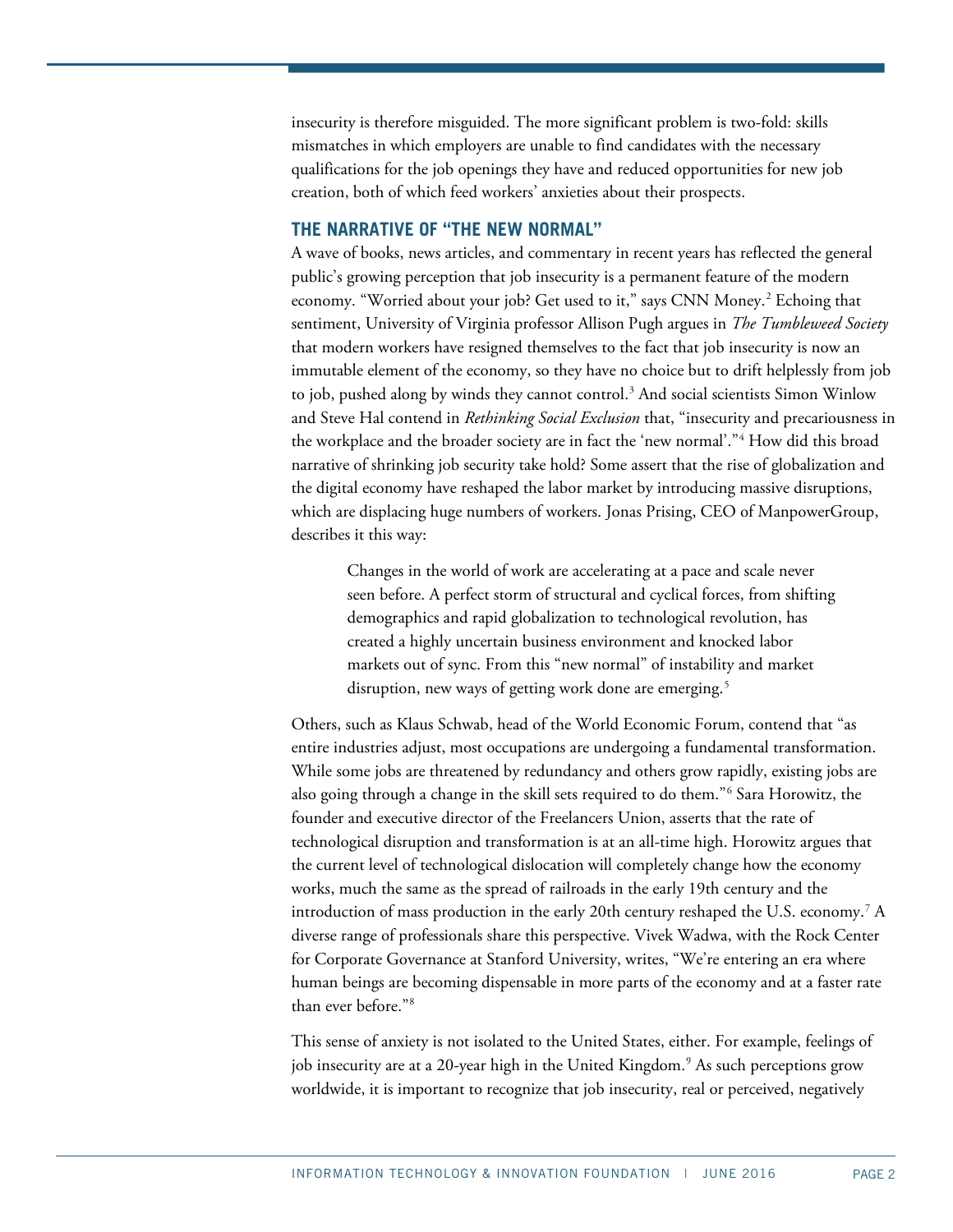impacts workers' wellbeing.[10](#page-12-9) When workers feel threatened with job insecurity, it affects their mental and physical health. Psychologists find that individuals who feel greater job insecurity tend to have higher levels of emotional exhaustion and will allow work to come into conflict with their personal lives more regularly than individuals who do not.<sup>[11](#page-12-10)</sup>

# **WHY PERCEPTIONS OF JOB INSECURITY ARE IMPORTANT TO INNOVATION**

As this paper will show, claims like those above completely ignore the evidence that the labor market is the most stable it has been in the past 20 years. But if people's perceptions do not match reality, then it is likely there will be knock-on effects that could undermine growth—because pressures for stability will likely lead to opposition to innovation and globalization.

As unease grows, individuals may push lawmakers to enact stronger labor protections. But such laws could act as a drag on productivity if they limit the ability of firms to restructure work, as we see currently in Europe.<sup>[12](#page-12-11)</sup> Even more detrimental to innovation, workers and lawmakers may resist productivity-enhancing disruptions such as new information technologies or labor-saving robotics, even when such disruptions improve the economy.

If job insecurity were in fact high, such an outcry would be understandable. However, since the United States is not in anywhere near as precarious a position as people seem to think, continuing to perpetuate the fallacy that job insecurity is high will only hurt the country's competiveness and ability to innovate.

## **JOBS ARE MORE SECURE NOW THAN THEY HAVE BEEN IN DECADES**

BLS data clearly disprove the idea that average American workers are trapped in a perpetual state of job insecurity, regardless of how much they may happen to earn. In fact, Americans today are less likely to lose their jobs than they were in the 1990s. Looking at the broadest measures of total job loss—defined as jobs eliminated when an establishment closes down or downsizes—the U.S. economy has seen fewer jobs lost as a share of total employment, with similar trends at the individual industry level. Because each establishment is a single physical location that either produces goods or provides services, a single business may have one or more establishments. As seen in [figure 1,](#page-2-0) U.S. workers in 1995 had around a 7.3 percent chance that their jobs would be eliminated in any given quarter. Two decades later, that figure was down to 5.7 percent.

<span id="page-2-0"></span>Workers' relative job security remained stable from 1995 to 2000, with about 7.5 percent of jobs within the economy being eliminated each quarter either from establishments closing or downsizing. The recession at the start of the 21st century and the Great Recession of 2008 both caused job losses to spike. However, increased job volatility is expected during economic downswings. Since the end of the recession in the early 2000s, job losses have steadily declined as a share of all jobs in the economy. Between 2002 and 2015, job losses decreased by 1.6 percentage points as a share of total employment. These data indicate a more secure labor market overall.

Since the United States is not in anywhere near as precarious a position as people seem to think, perpetuating the fallacy that job insecurity is high will only hurt the country's competiveness and ability to innovate.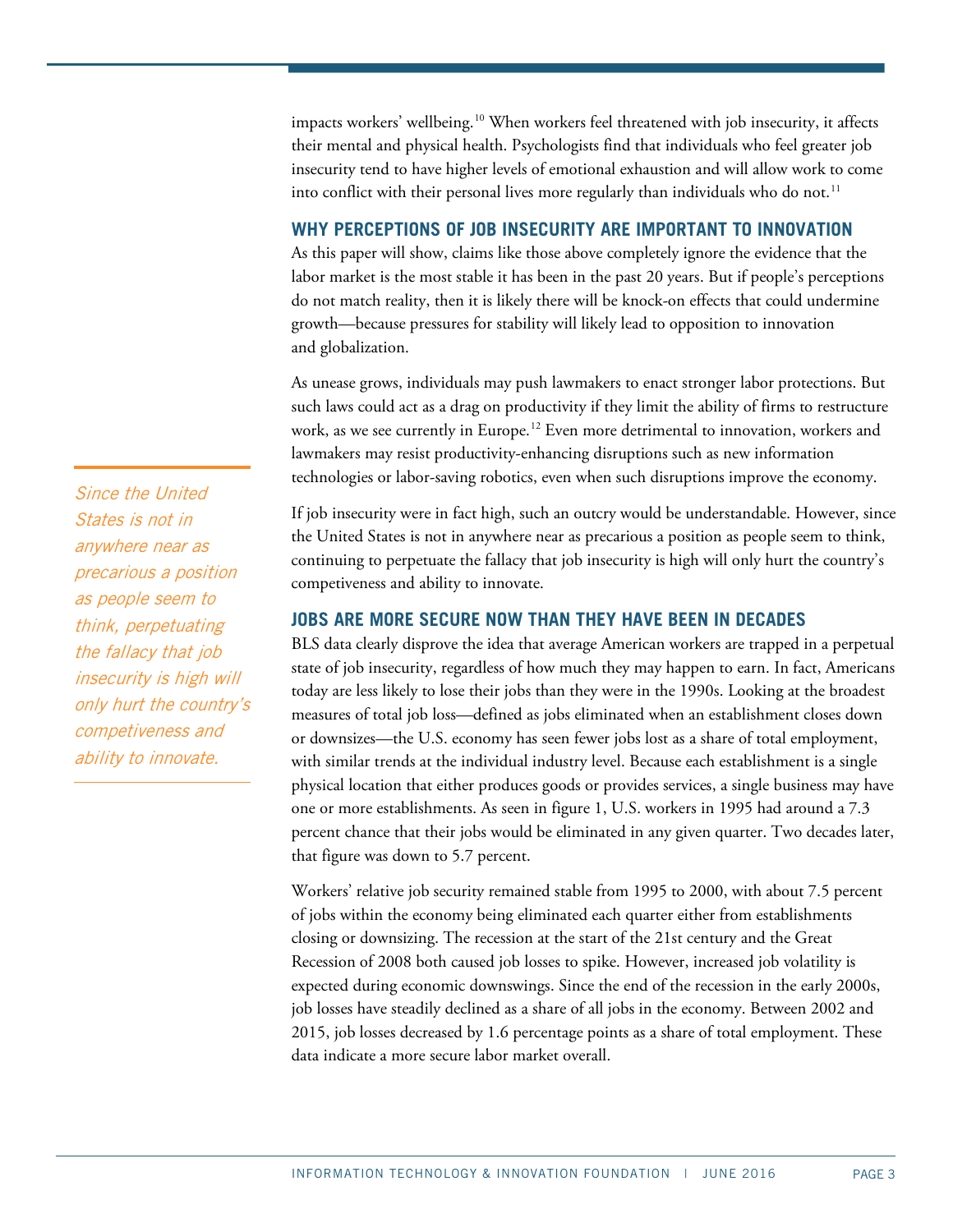

**Figure 1: Quarterly Job Losses as a Share of Total Employed[13](#page-12-12)**

Jobs can be eliminated when establishments close because the company goes out of business, closes a facility, or cuts back on its number of workers.<sup>[14](#page-12-13)</sup> The risk of losing one's job to either closings or contractions has decreased since 1995, as given by [figure 2](#page-3-0) and [figure 3.](#page-4-0)



<span id="page-3-0"></span>**Figure 2: Quarterly Job Losses Due to Closings as a Share of Total Employed[15](#page-12-14)**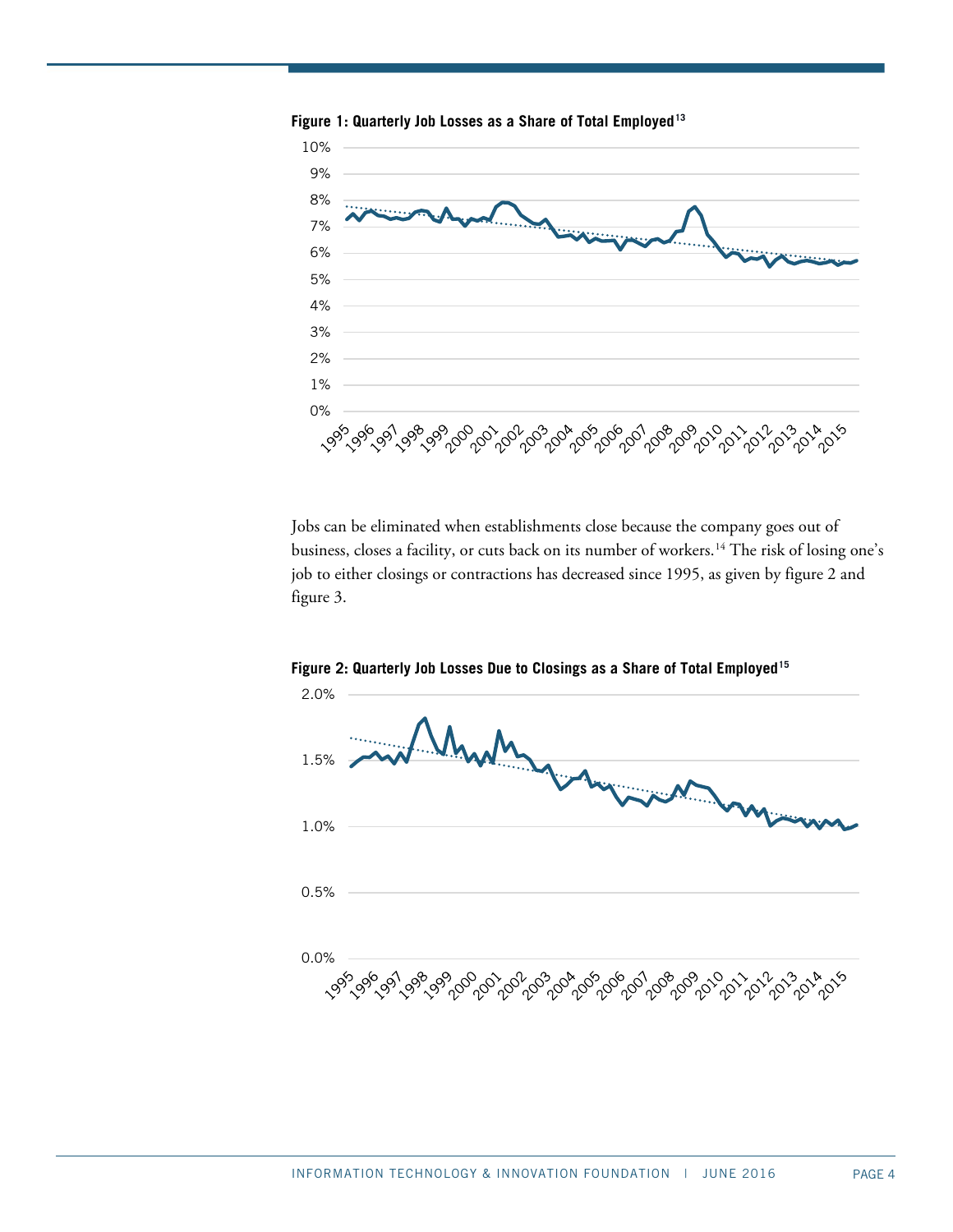

<span id="page-4-0"></span>**Figure 3: Quarterly Job Losses Due to Contractions as a Share of Total Employed[16](#page-12-15)**

Job losses through either establishments closing or contracting have gradually decreased since 1995. Comparing both trends from 1995 to 2015, jobs lost from closings fell by 34 percent as a share of total employment while jobs lost due to contractions fell by 21 percent. As a point of difference, post-Great Recession, jobs lost through closings continued to decrease, while jobs lost from downsizing remained mostly stable.

<span id="page-4-1"></span>**Figure 4: Mass Layoffs as a Share of Total Employed[17](#page-12-16)**



We see the same trend with data on the proportion of workers affected by mass-layoff events—defined as involving more than 50 people from the same firm in a five-week period, which has approximately flat-lined since 1995 (see [figure 4\)](#page-4-1). The recession years of 2001 and 2009 were the only outliers, when more than 2 percent of U.S. workers lost their jobs in a mass layoff. In 2013, 1.2 percent of workers were affected by mass layoffs, a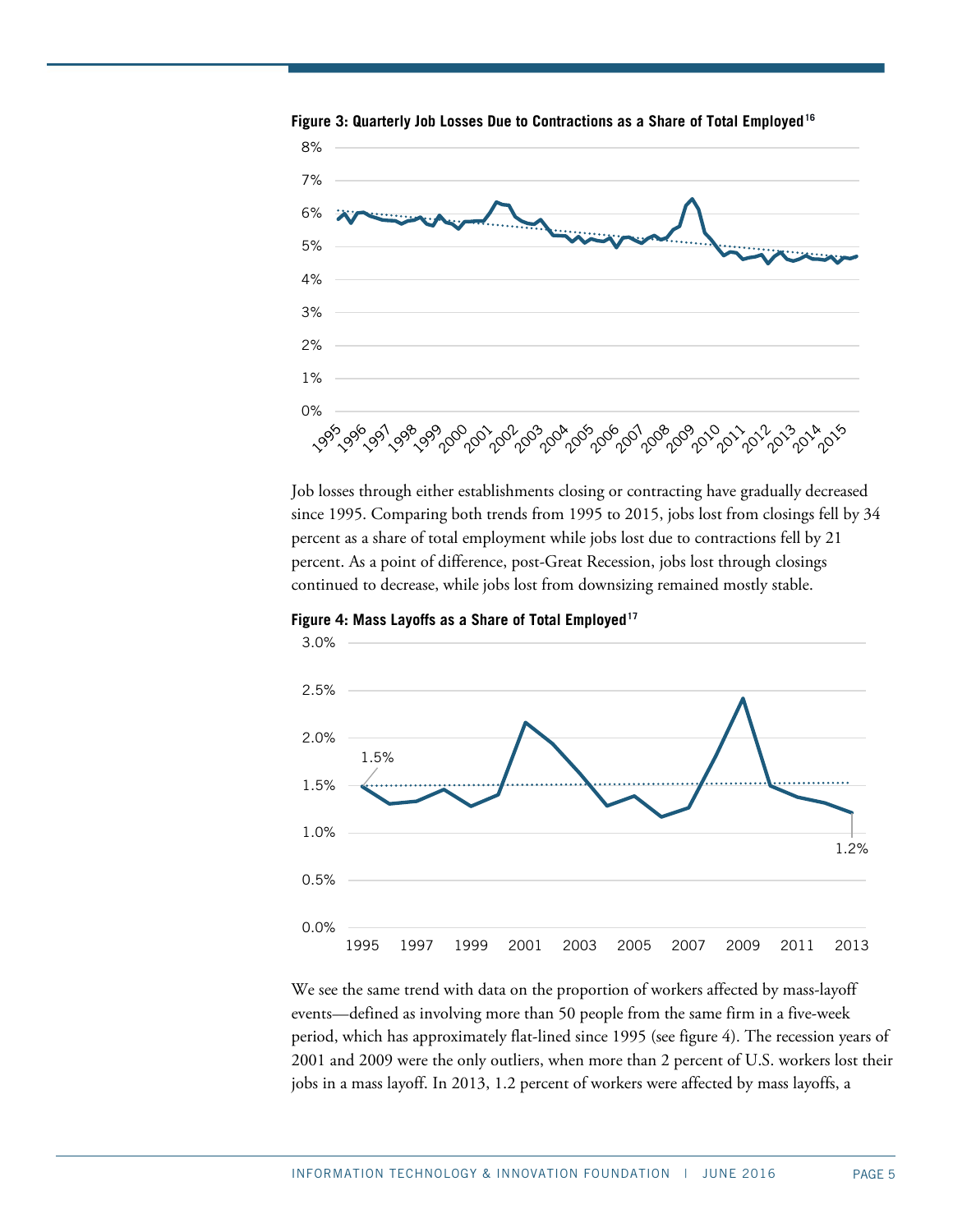slightly lower percentage than in 1995. If the "new normal" narrative were true, mass-layoff statistics would show an increasing trend, rather than holding steady, if not declining.

The same trend of greater job security holds across industries, as seen in [figure 5.](#page-5-0) Of 10 major sectors, all saw a lower rate of job loss in 2015 than in 1995 defined as the share of jobs lost in that industry through contractions or closings. However, job security differs across industries. For example, in 1995, roughly 15 percent of jobs per quarter were lost in the construction industry, while the education and health services sectors eliminated about 5 percent of jobs. Nonetheless, the general trend is reduced losses. Consider that if the share of job losses remained unchanged from 1995 levels, the manufacturing sector would have incurred about two million additional worker displacements in 2015.<sup>[18](#page-12-17)</sup> In fact, while neither manufacturing output nor employment has yet to recover to 2007 levels, compared with all other economic sectors, the risk of losing one's job is the lowest of all major sectors.<sup>19</sup>



<span id="page-5-0"></span>**Figure 5: Quarterly Job Losses From Closures and Contractions as a Share of Total Employed[20](#page-13-1)**

While job security has increased across all sectors, another noteworthy trend has been that the disparities between sectors have evened out. In 1995, jobs losses ranged from 5 percent to 14 percent of the workforce in any given sector. As job security increased, that range narrowed to between 3 and 9 percent in 2015. This means that no sector has become riskier to work in; job security has been more evenly distributed across all.

## **WHY THE INCREASE IN PERCEPTIONS OF INSECURITY?**

Although the data indicate that workers face a lower risk of job loss now than in the early 1990s, the perception is that job insecurity is much higher. There are a number of possible explanations for this phenomenon.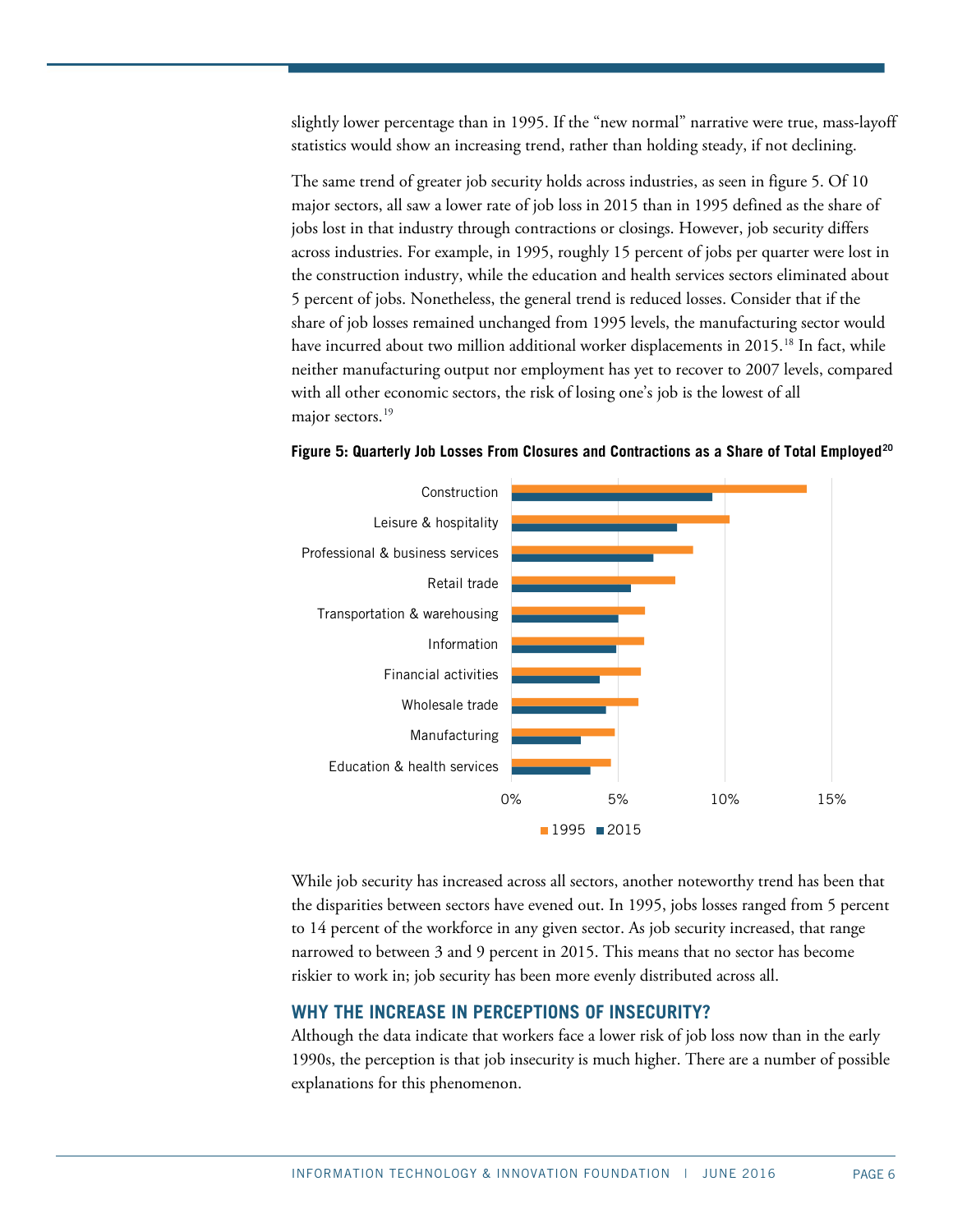Some attribute the perceived increase in job insecurity to the burgeoning "gig" economy, in which people are earning income through Internet-based work-matching platforms such as Uber and TaskRabbit, among others.<sup>[21](#page-13-2)</sup> These decentralized platforms facilitate peer-to-peer work matching, and some have argued that they are replacing traditional forms of employment.<sup>[22](#page-13-3)</sup> But there is no empirical evidence for this claim.<sup>[23](#page-13-4)</sup> In fact, as [figure 6](#page-6-0) shows, self-employed workers—a category including independent contractors—are becoming a steadily smaller share of all non-farm workers.



<span id="page-6-0"></span>**Figure 6: Self-Employed Workers as a Share of Total Non-Farm Employed[24](#page-13-5)**

In the 1990s, self-employed workers made up about 9 percent of the overall workforce. By 2015, they had decreased to just under 7 percent. The labor force has always had "gig" employees, and Internet platforms have simply made it easier for these self-employed workers to tap additional opportunities and find clients easier.<sup>[25](#page-13-6)</sup> Recessions seem to cause a minor increase in the share of self-employed individuals, in part as people turn to selfemployment after they lose regular jobs. Regardless, nothing in the data supports the theory that self-employed "gig" workers represent any sort of "new normal" in the economy.

Related to this is the perception that technology is disrupting many occupations, from journalists, to travel agents, to legal document specialists. In other words, powerful information technologies are changing industries, particularly information-based ones, leading to new business models and significant job losses. But this idea that job insecurity is rising due to Internet-enabled changes to the economy is a case of selective thinking that ignores centuries of technological disruptions that have altered the nature of work time after time. In fact, productivity growth since the mid-2000s has been lower than in the prior decade, suggesting that such technology disruptions are fewer, not more.<sup>[26](#page-13-7)</sup>

A more plausible explanation for people's feelings of insecurity is that there has not been enough job creation in the economy. Indeed, job creation—defined as new jobs from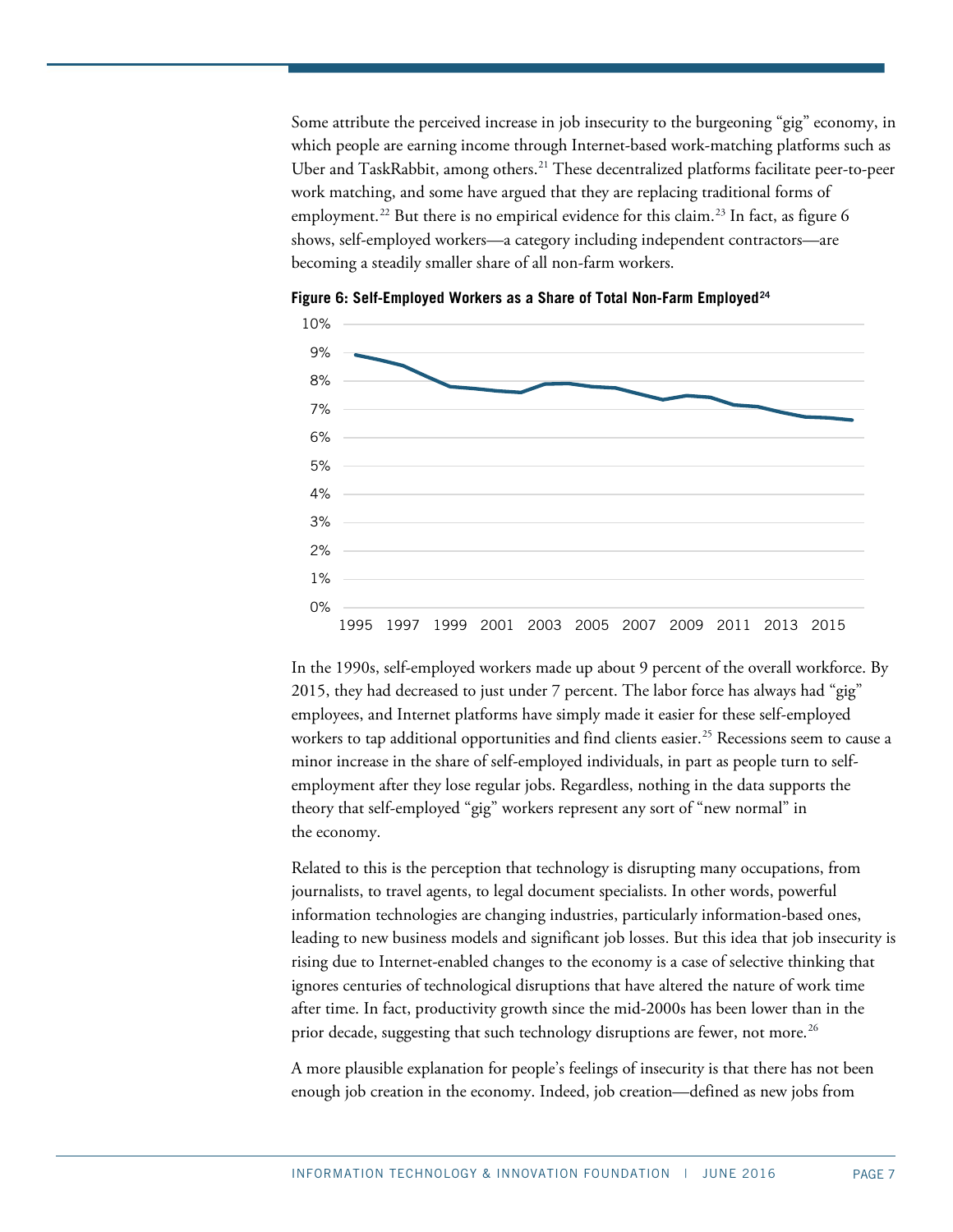either new establishments or establishments expanding operations—has declined precipitously over the past two decades, as seen i[n figure 7.](#page-7-0) When job creation falls, the potential cost of losing one's job is higher, as it can take workers longer to find reemployment. Thus, even if people do not actually lose their jobs, they may feel that, if they did, their chances of easily getting a new job are fewer.



<span id="page-7-0"></span>**Figure 7: Quarterly Job Gains From Expansions and Creations as a Share of Total Employed[27](#page-13-8)**

In the mid-1990s, job creation remained stable, with new jobs contributing 8 percent of total employment in the economy on a quarterly basis. However, since the recession at the turn of the century, job creation rates have fallen steadily. The U.S. economy hit a low in job creation during the Great Recession, with new jobs factoring in at 5.3 percent of total employment on a quarterly basis. Though job creation has bounced back since then, it still remains weak, with job gains accounting for just 6.1 percent of total employment.

<span id="page-7-1"></span>**Figure 8: Quarterly Job Gains and Losses as a Share of Total Employed[28](#page-13-9)**

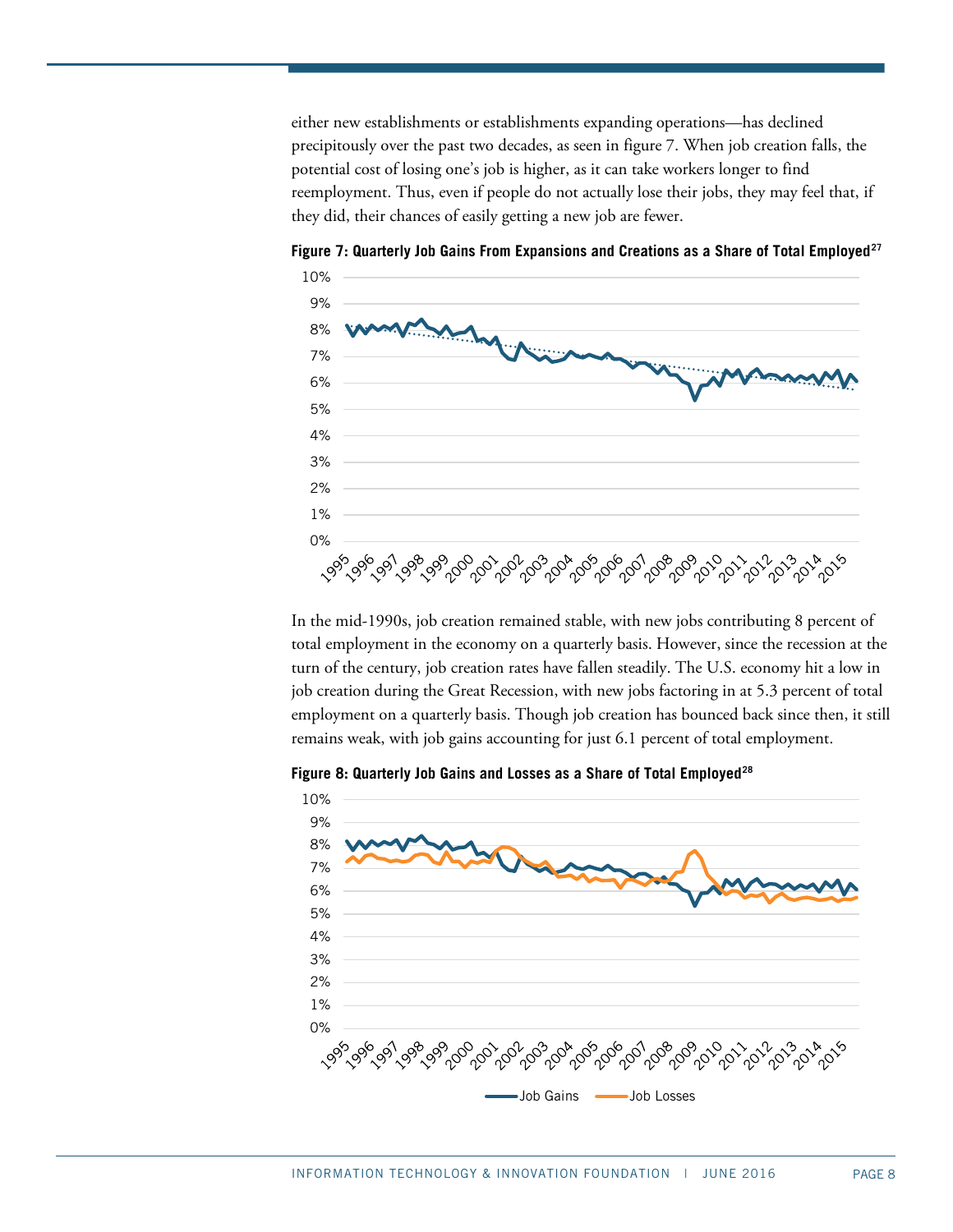Over the past two decades, the trend of jobs gained through new establishments and expanding establishments has mirrored the trend of jobs lost through establishments closing or downsizing. Although from [figure 8,](#page-7-1) it may seem as though the tradeoff for increased job security is decreased job creation, such is not the case. Periods of high job creation simply mean that workers may voluntarily leave their jobs for positions that better fit their skills. Post-Great Recession, sluggish job creation has muddled a picture otherwise marked by the most secure job market in the past 20 years.

Data on displaced workers' reemployment rates underscores the lack of job creation in the economy. [Figure 9](#page-8-0) draws from BLS's Current Population Survey on displaced workers (defined as people older than 20 years of age who lost their jobs due to their place of employment closing or contracting, insufficient work, or their position being abolished), which includes the number of displaced workers over the preceding three-year period and their rate of reemployment. The rate peaked in the 1995 to 1997 period, and has fallen since. From 2007 to 2013, displaced workers gradually experienced an easier time finding new employment. But they still have a more difficult time than prior to the Great Recession. The 2007-to-2009 bar picks up the bulk of workers displaced over the Great Recession, and it shows the only period where reemployment rates dropped below 50 percent. The labor market improved in the following years, and from 2011 to 2013, approximately 61 percent of displaced workers found new employment. Though this is a marked improvement from the Great Recession, it still represents a historic low when compared with reemployment rates from 1989 to 2007.



<span id="page-8-0"></span>**Figure 9: Share of Displaced Workers Finding New Employment Within Three Years[29](#page-13-10)**

When workers looking for reemployment cannot find work that pays as well as their previous jobs, that only increases their belief that the labor market is highly risky. [Figure 10](#page-9-0)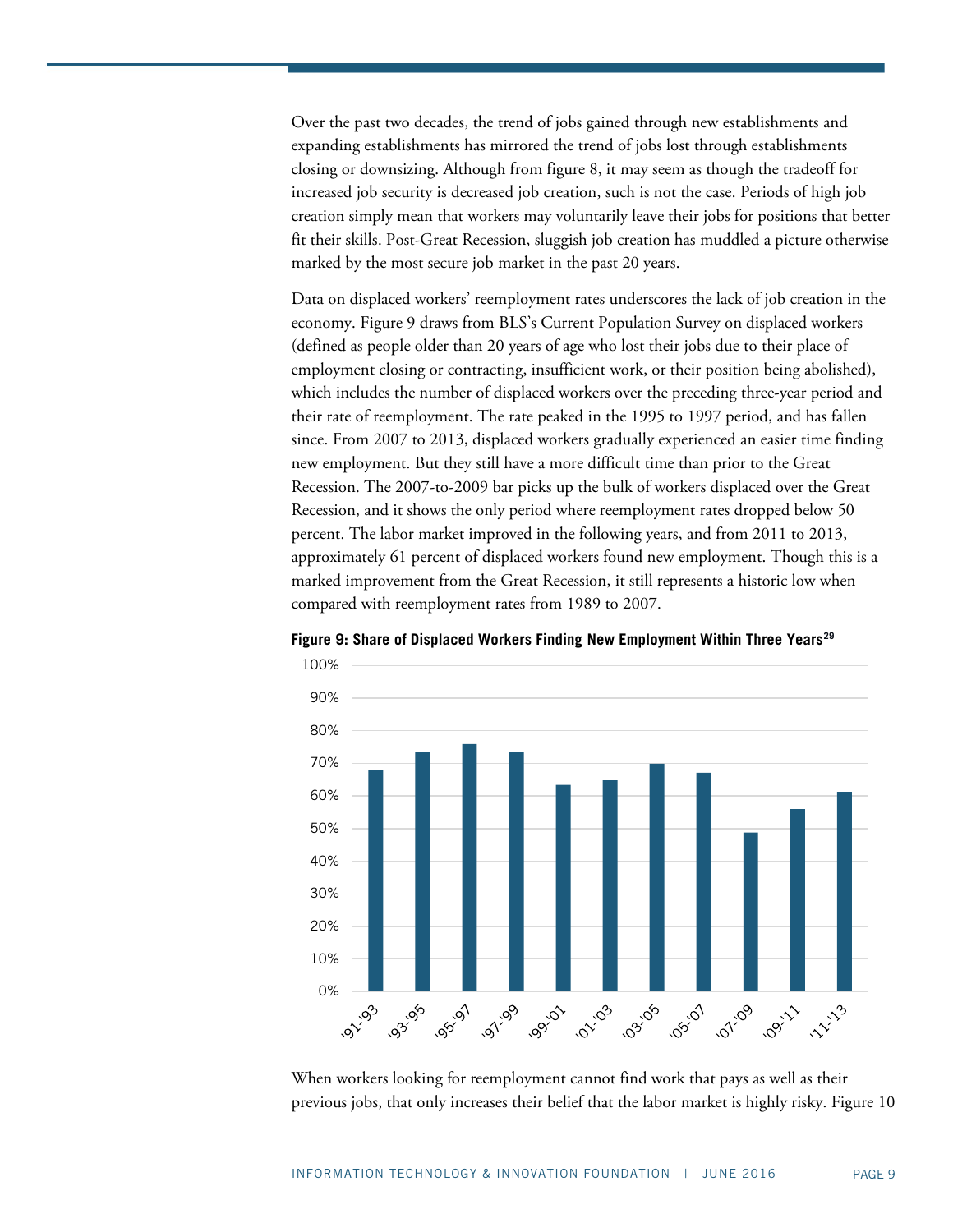shows the share of displaced workers who go on to find new employment that pays as well or better than their previous jobs. In the post-Great Recession period, compared with the 1990s and 2000s, workers face a tougher time finding employment that pays as well or higher than their previous position.



<span id="page-9-0"></span>**Figure 10: Share of Displaced Workers with New Employment Earning the Same or Greater Than Their Previous Wage[30](#page-13-11)**

Between 1991 and 1999, slightly over half of displaced workers went on to find equal wages or higher paying work. Over the next nine years, a 4 percentage point decrease meant that fewer displaced workers went on to find equal or better employment. Since the Great Recession, this proportion decreased by a further one and a half percentage point. This modest decrease in displaced workers regaining decent employment only adds to the anxieties workers feel over the labor market. Putting [figure 9](#page-8-0) and [figure 10](#page-9-0) together, workers today, compared with workers 20 years ago, have a lower chance of finding reemployment, and if reemployed, are less likely to earn wages equal to or higher than their previous jobs. Because of these two factors, workers face a much higher economic cost if they lose their jobs in the current labor market, increasing their concerns of job security.

#### **Relative Job Stability Complicated by Skills Mismatch**

A second reason why so many people say they feel insecure may be because laid-off workers may not be fully qualified to fill the new jobs being created. In the wake of the Great Recession, a creeping trend has emerged in the job-opening data: Companies are listing job openings faster than they are hiring people to fill them. In fact, job openings are the highest they have been since 2001. As [figure 11](#page-10-0) shows, job-opening rates and job-hire rates, followed similar trends until the Great Recession. But from 2009 to 2015, job openings grew much faster than job hires.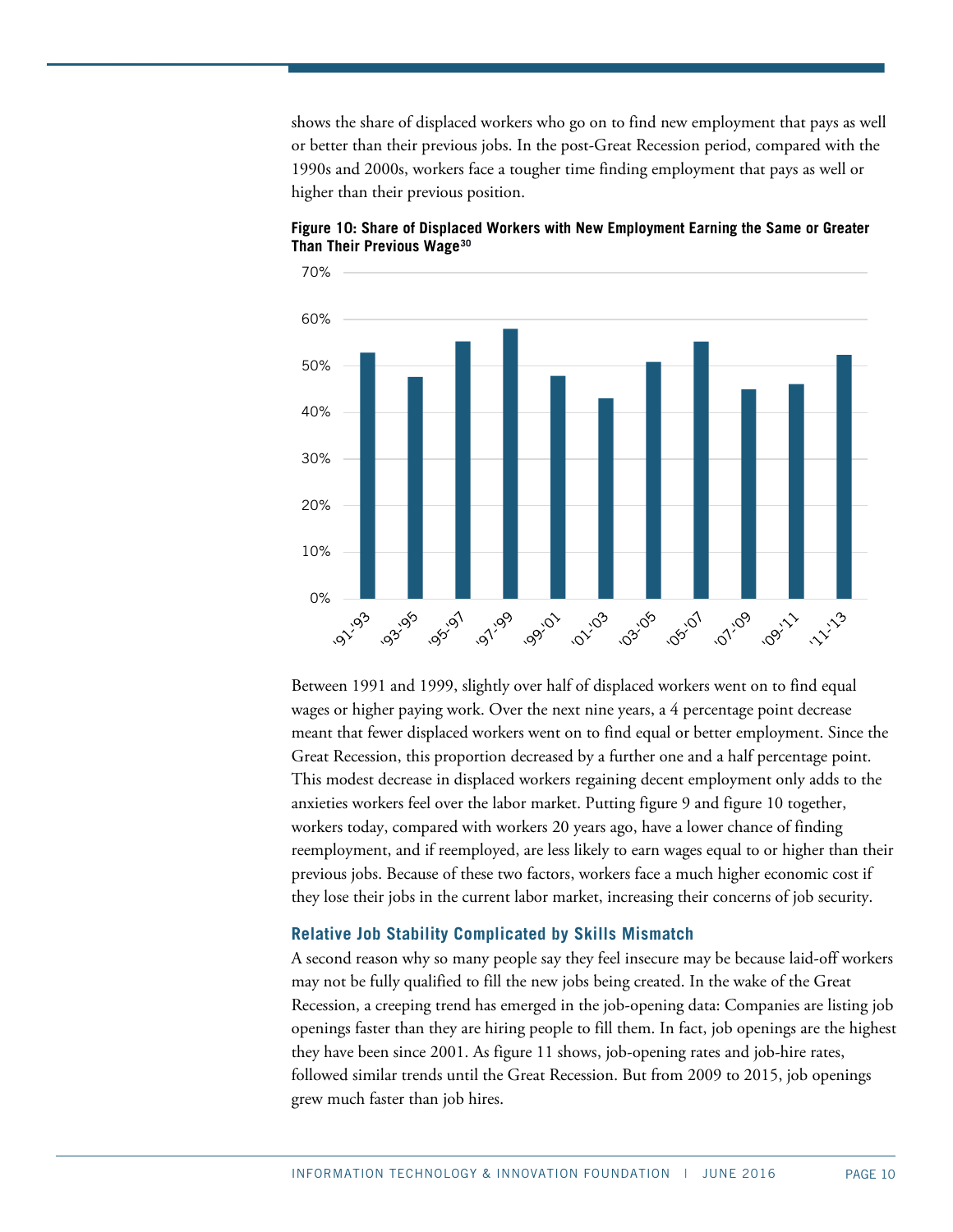

<span id="page-10-0"></span>**Figure 11: Annual Job Openings and Hires as a Share of Total Employed[31](#page-13-12)**

It may seem counterintuitive that job hires have tended to outnumber job openings. But a significant percentage of companies' hires are not for publically advertised positions; they come instead through personal networks, word-of-mouth, and recommendations.<sup>[32](#page-13-13)</sup> So it is possible that companies are advertising jobs more than in the past, given the ease with which such postings can be made on the Internet. But another explanation is that an increased skills mismatch in certain industries since the Great Recession has led to fewer hires.

There are a number of possible factors driving the skills-mismatch trend. For example, Matthew Rutledge of the Center for Retirement Research at Boston College has found that many people who were close to retirement age when they were laid off during the recession have chosen not to find new jobs since the economy picked back up.<sup>[33](#page-13-14)</sup> By leaving the labor force, these early retirees took with them skills they had acquired over many years—skills that people still in the labor force, and people entering for the first time, lack. Even more concerning is the prospect of an increased skills mismatch when the baby-boomer generation eventually retires for good. Research by labor economists Davud Neumark, Hans Johnson, and Marisol Cuellar Mejia suggests that this baby-boomer gap is just the beginning of a phenomenon that will continue to be more pronounced in the years ahead. They argue, "the impending retirement of the baby boom cohort represents the first time in the history of the United States that such a large and well-educated group of workers will exit the labor force."<sup>[34](#page-13-15)</sup> They find that skills shortages will likely be geographically distributed, with some states facing an undersupply of certain skills, while other states will face an oversupply. They conclude that a nationwide skills shortage would be unlikely by 2020, but their analysis may underestimate the scope of the problem, because they use educational attainment as a proxy for skills. This means they do not capture people's technical and soft skills, gained through years of experience, which companies will need to find a way to replace.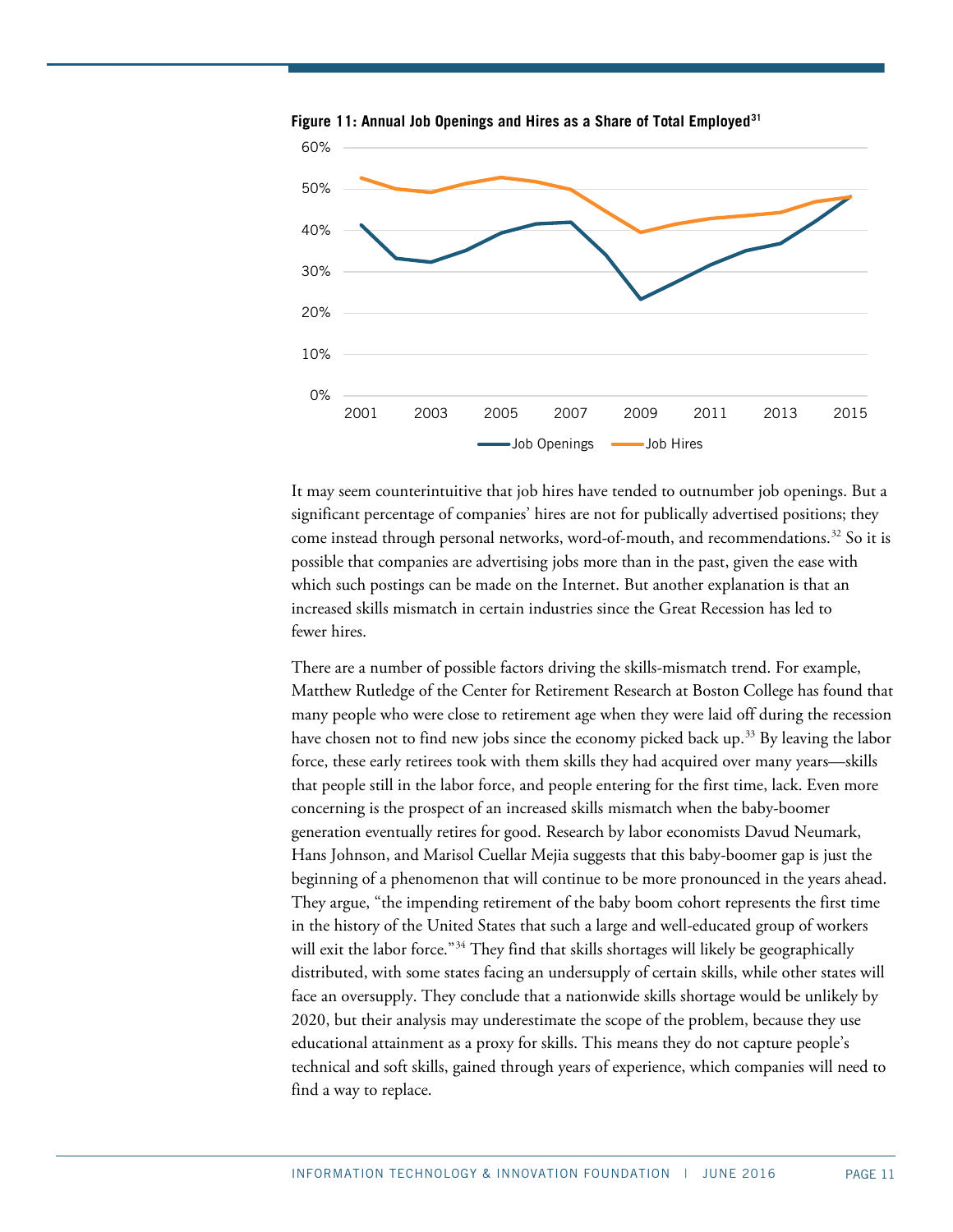industries by occupation, further research is required to pinpoint the nature of the skills mismatch suggested by BLS data.<sup>[35](#page-13-16)</sup> Breaking down [figure 11'](#page-10-0)s data by industry, the trend of convergence does not affect all economic sectors, but only industries such as manufacturing, professional and business services, and educational and health services. This suggests that a skills mismatch may be present only in certain sectors. A recent empirical analysis of job opening data post-recession confirms this occurrence in the manufacturing sector, estimating that the skills gap in the manufacturing sector ranges from 16 to 25 percent—in other words, manufacturing firms are unable to find individuals with the requisite skills for up to a quarter of their job postings.<sup>[36](#page-13-17)</sup>

Although recent economic research attempts to map the evolving skill needs of various

## **CONCLUSION**

Despite the hype that globalization and rapid technological innovations are displacing jobs and making the labor marker more insecure, the U.S. labor market is in fact more secure now than in the recent two decades. But security does not translate into prosperity. Rather, it appears that what economies need to thrive is an environment of Schumpeterian "creative destruction" in which industries dynamically innovate and reinvent themselves to remain competitive. The challenge for the United States economy now is too little creative destruction. We need more disruption coupled with even more creation—especially creation of good jobs for skilled workers. This means that policymakers should not try to slow down labor disruption; if anything, they should try to speed it up, especially by supporting technological innovation. At the same time, the United States needs stronger policies to better enable job adjustment and reduce skill mismatches. As the Information Technology and Innovation Foundation (ITIF) has argued previously, Congress can start by expanding the Trade Adjustment Assistance program, which currently provides training and job-search assistance to workers who have been displaced by global trade. This program can be expanded to cover workers displaced by technological advances, too.<sup>[37](#page-14-0)</sup> Congress should also expand the R&D credit into a knowledge credit by allowing qualified expenditures on both R&D and workforce training to be taken as a credit. Doing so will incentivize businesses to undertake more skills training for their workforce, thereby improving worker productivity and the quality of the U.S. workforce. An innovative economy requires dynamic technological change, but it also requires a workforce capable of evolving alongside the requirements that technological change brings.

The challenge for the economy is not too much destruction; it's too little creative destruction. We need more disruption coupled with even more creation, especially the creation of good jobs that individuals equipped with the skills they need can easily acquire.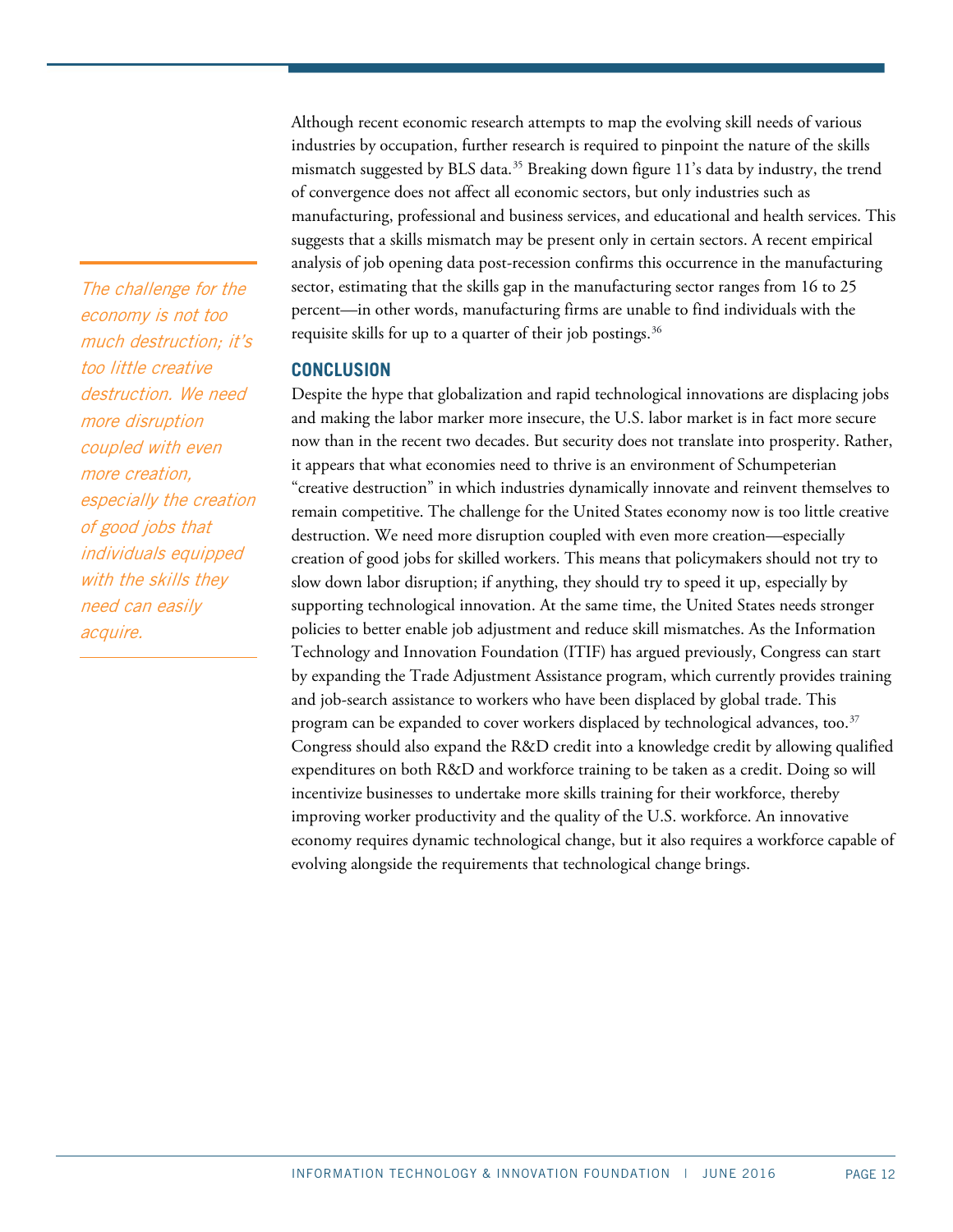#### <span id="page-12-0"></span>**ENDNOTES**

- 1. Susan Adams, "Most Americans Are Unhappy at Work," *Forbes*, June 20, 2014, [http://www.forbes.com/sites/susanadams/2014/06/20/most-americans-are-unhappy-at](http://www.forbes.com/sites/susanadams/2014/06/20/most-americans-are-unhappy-at-work/#5c37252d5862)[work/#5c37252d5862.](http://www.forbes.com/sites/susanadams/2014/06/20/most-americans-are-unhappy-at-work/#5c37252d5862)
- <span id="page-12-1"></span>2. Ivana Kottasova, "Worried About Your Job? Get Used to It," *CNN* Money, May 19, 2015, [http://money.cnn.com/2015/05/19/news/economy/job-insecurity-ilo/.](http://money.cnn.com/2015/05/19/news/economy/job-insecurity-ilo/)
- <span id="page-12-2"></span>3. Lane Anderson, "Job Insecurity Is the New Normal. Here's How It's Affecting Your Family Life," *Desert News National*, August 1, 2015, [http://national.deseretnews.com/article/5344/job-insecurity-is-the-new](http://national.deseretnews.com/article/5344/job-insecurity-is-the-new-normal-heres-how-its-affecting-your-family-life.html)[normal-heres-how-its-affecting-your-family-life.html.](http://national.deseretnews.com/article/5344/job-insecurity-is-the-new-normal-heres-how-its-affecting-your-family-life.html)
- <span id="page-12-3"></span>4. Simon Winlow and Steve Hall, *Rethinking Social Exclusion: The End of the Social?* (New York: SAGE Publishing, November 13, 2013).
- <span id="page-12-4"></span>5. ManpowerGroup, "Human Age 2.0: Future Forces at Work" (report, ManpowerGroup, Milwaukee, WI, March 2016[, http://www.manpowergroup.com/wps/wcm/connect/3f1fa392-c7f8-4e77-94f6-](http://www.manpowergroup.com/wps/wcm/connect/3f1fa392-c7f8-4e77-94f6-090c88430307/Human+Age+2+Future+Forces+at+Work.pdf?MOD=AJPERES) [090c88430307/Human+Age+2+Future+Forces+at+Work.pdf?MOD=AJPERES.](http://www.manpowergroup.com/wps/wcm/connect/3f1fa392-c7f8-4e77-94f6-090c88430307/Human+Age+2+Future+Forces+at+Work.pdf?MOD=AJPERES)
- <span id="page-12-5"></span>6. Klaus Schwab and Richard Samans, *The Future of Jobs* (World Economic Forum, January 2016), [http://www3.weforum.org/docs/Media/WEF\\_Future\\_of\\_Jobs\\_embargoed.pdf.](http://www3.weforum.org/docs/Media/WEF_Future_of_Jobs_embargoed.pdf)
- <span id="page-12-6"></span>7. Noam Scheiber, "Growth in the 'Gig Economy' Fuels Work Force Anxieties," *The New York Times*, July 12, 2015, [http://www.nytimes.com/2015/07/13/business/rising-economic-insecurity-tied-to-decades](http://www.nytimes.com/2015/07/13/business/rising-economic-insecurity-tied-to-decades-long-trend-in-employment-practices.html)[long-trend-in-employment-practices.html.](http://www.nytimes.com/2015/07/13/business/rising-economic-insecurity-tied-to-decades-long-trend-in-employment-practices.html)
- <span id="page-12-7"></span>8. Timothy Aeppel, "Be Calm, Robots Aren't About to Take Your Job, MIT Economist Says," *Real Time Economics*, February 25, 2015, [http://blogs.wsj.com/economics/2015/02/25/be-calm-robots-arent-about](http://blogs.wsj.com/economics/2015/02/25/be-calm-robots-arent-about-to-take-your-job-mit-economist-says/)[to-take-your-job-mit-economist-says/.](http://blogs.wsj.com/economics/2015/02/25/be-calm-robots-arent-about-to-take-your-job-mit-economist-says/)
- <span id="page-12-8"></span>9. Brian Groom, "UK Worker Insecurity at 20-year High," *Financial Times*, May 19, 2013, [http://www.ft.com/intl/cms/s/0/bcf86f24-bf04-11e2-a9d4-00144feab7de.html.](http://www.ft.com/intl/cms/s/0/bcf86f24-bf04-11e2-a9d4-00144feab7de.html)
- <span id="page-12-9"></span>10. S. A. Burgard, J. E. Brand, and J. S. House, "Perceived Job Insecurity and Worker Health in the United States," *Social Science & Medicine 69*, no. 5, September 2009, [http://www.ncbi.nlm.nih.gov/pubmed/19596166.](http://www.ncbi.nlm.nih.gov/pubmed/19596166)
- <span id="page-12-10"></span>11. Wendy R. Boswell, Julie B. Olson-Buchanan, and T. Brad Harris, "I Cannot Afford to Have a Life: Employee Adaptation to Feelings of Job Insecurity," *Personnel Psychology 67*, 4 (2014): 887–915, [http://onlinelibrary.wiley.com/doi/10.1111/peps.12061/abstract.](http://onlinelibrary.wiley.com/doi/10.1111/peps.12061/abstract)
- <span id="page-12-11"></span>12. Ben Miller and Robert. D. Atkinson, "Raising European Productivity Growth Through ICT" (Information Technology and Innovation Foundation, June 2014), [https://itif.org/publications/2014/06/02/raising-european-productivity-growth-through-ict.](https://itif.org/publications/2014/06/02/raising-european-productivity-growth-through-ict)
- <span id="page-12-12"></span>13. Bureau of Labor Statistics, Business Employment Dynamics (gross jobs gains, series-BDS0000000000000000110001LQ5; accessed June 14, 2016), [http://data.bls.gov/cgi-bin/srgate;](http://data.bls.gov/cgi-bin/srgate) Bureau of Labor Statistics, Current Employment Statistics (all employees, thousands, series-CES0500000001; accessed March 11, 2016), [http://data.bls.gov/cgi-bin/srgate.](http://data.bls.gov/cgi-bin/srgate) In the ratio of quarterly job losses to total employment, the job-loss data are quarterly and total-employment is a three-month average for the respective quarter.
- <span id="page-12-13"></span>14. Bureau of Labor Statistics, "Business Employment Dynamics Summary," news release, January 27, 2016, [http://www.bls.gov/news.release/cewbd.nr0.htm.](http://www.bls.gov/news.release/cewbd.nr0.htm)
- <span id="page-12-14"></span>15. Bureau of Labor Statistics, Business Employment Dynamics (job closings, series-BDS0000000000000000110006LQ5; accessed June 14, 2016)[, http://data.bls.gov/cgi-bin/srgate;](http://data.bls.gov/cgi-bin/srgate) Bureau of Labor Statistics, Current Employment Statistics (all employees). In the ratio of quarterly job losses to total employment, the job-loss data are quarterly and total-employment is a three-month average for the respective quarter.
- <span id="page-12-15"></span>16. Bureau of Labor Statistics, Business Employment Dynamics (job contractions, series-BDS0000000000000000110005LQ5; accessed June 14, 2016)[, http://data.bls.gov/cgi-bin/srgate;](http://data.bls.gov/cgi-bin/srgate) Bureau of Labor Statistics, Current Employment Statistics (all employees). In the ratio of quarterly job losses to total employment, the job-loss data are quarterly and total-employment is a three-month average for the respective quarter.
- <span id="page-12-16"></span>17. Bureau of Labor Statistics, Mass Layoff Statistics (total initial claimants, series-MLUMS00NN0001005; accessed March 11, 2016)[, http://data.bls.gov/cgi-bin/srgate.](http://data.bls.gov/cgi-bin/srgate)
- <span id="page-12-17"></span>18. In 2015 the manufacturing sector employed 12.3 million individuals. Job losses decreased by 4 percentage points between 1995 and 2015. Therefore, if the manufacturing sector in 2015 saw job loss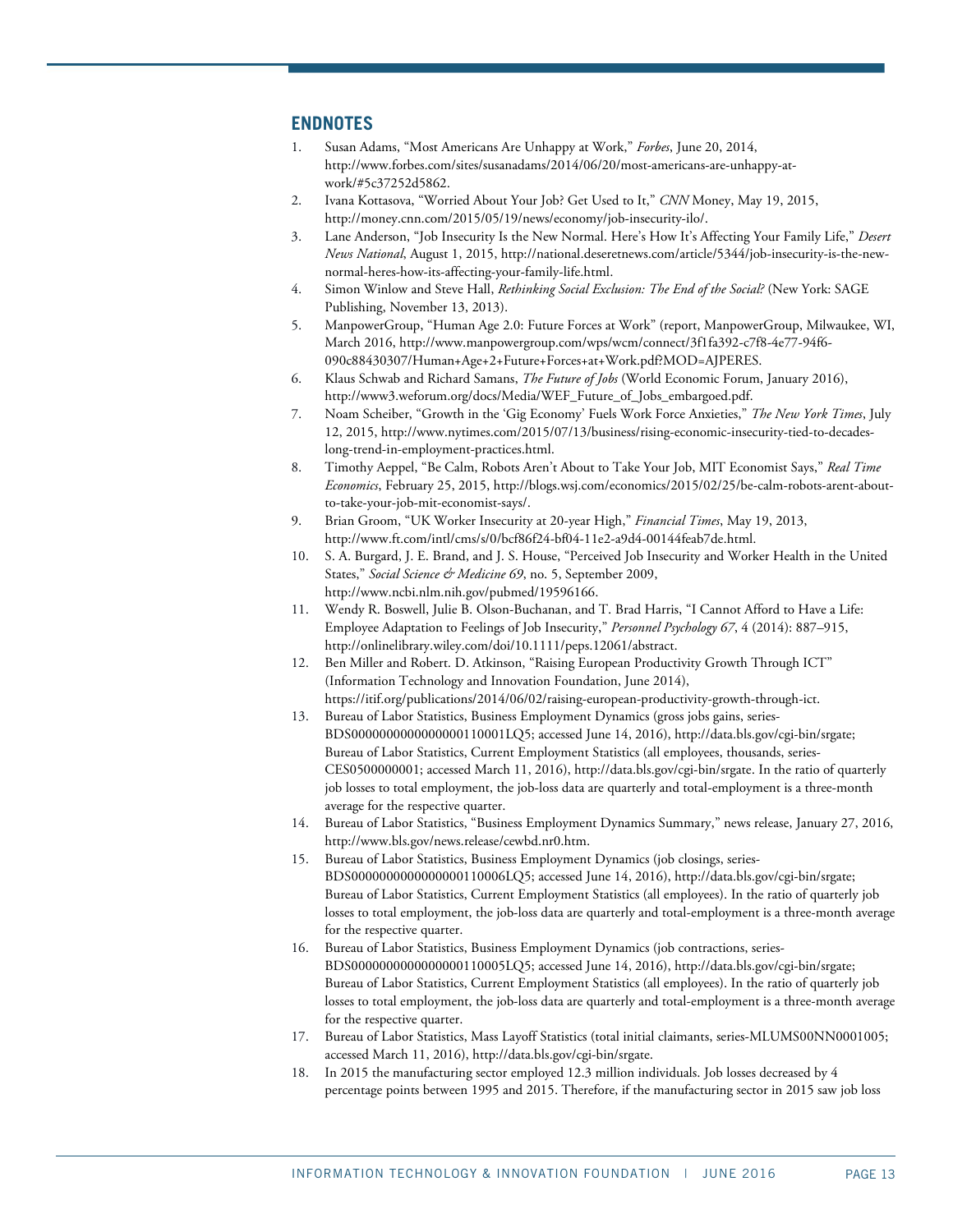levels similar to 1995, it would have incurred an additional 500,000 job losses per quarter (2 million jobs averaged out over the whole year).

- <span id="page-13-0"></span>19. Adams B. Nager and Robert D. Atkinson, "The Myth of America's Manufacturing Renaissance: The Real State of U.S. Manufacturing" (Information Technology and Innovation Foundation, January 2015), [http://www2.itif.org/2015-myth-american-manufacturing-renaissance.pdf.](http://www2.itif.org/2015-myth-american-manufacturing-renaissance.pdf)
- <span id="page-13-1"></span>20. Bureau of Labor Statistics, Business Employment Dynamics (gross job losses by sector; accessed June 14, 2016), http://data.bls.gov/cgi-bin/srgate; Bureau of Labor Statistics, Current Employment Statistics (all employees by sector, thousands; accessed March 11, 2016)[, http://data.bls.gov/cgi-bin/srgate.](http://data.bls.gov/cgi-bin/srgate) In the ratio of quarterly job losses to total employment, the job-loss data are quarterly and total-employment is a three-month average for the respective quarter.
- <span id="page-13-2"></span>21. Joe Kennedy, "Three Paths to Update Labor Law for the Gig Economy" (Information Technology and Innovation Foundation, April 18, 2016), [https://itif.org/publications/2016/04/18/three-paths-update](https://itif.org/publications/2016/04/18/three-paths-update-labor-law-gig-economy)[labor-law-gig-economy.](https://itif.org/publications/2016/04/18/three-paths-update-labor-law-gig-economy)
- <span id="page-13-3"></span>22. Martin Kenney and John Zysman, "The Rise of the Platform Economy," *Issues in Science and Technology 32*, no. 3, Spring 2016[, http://issues.org/32-3/the-rise-of-the-platform-economy/.](http://issues.org/32-3/the-rise-of-the-platform-economy/)
- <span id="page-13-4"></span>23. R. J. Lehmann, "6 Charts That Debunk the 'Gig' Economy" (R Street Institute, July 22, 2015), [http://www.rstreet.org/policy-study/6-charts-that-debunk-the-gig-economy/.](http://www.rstreet.org/policy-study/6-charts-that-debunk-the-gig-economy/)
- <span id="page-13-5"></span>24. Bureau of Labor Statistics, Current Population Survey (employment level - all industries self-employed, unincorporated, and total non-farm, all employees, series-LNS12000000; accessed March 14, 2016), [http://data.bls.gov/cgi-bin/srgate.](http://data.bls.gov/cgi-bin/srgate)
- <span id="page-13-6"></span>25. Kennedy, "Update Labor Law Gig Economy."
- <span id="page-13-7"></span>26. Robert D. Atkinson, "Think Like an Enterprise: Why Nations Need Comprehensive Productivity Strategies" (Information Technology and Innovation Foundation, forthcoming).
- <span id="page-13-8"></span>27. Bureau of Labor Statistics, Business Employment Dynamics (gross job gains); Bureau of Labor Statistics, Current Employment Statistics (series - CES0500000001; accessed June 14, 2016), [http://data.bls.gov/cgi-bin/srgate.](http://data.bls.gov/cgi-bin/srgate) In the ratio of quarterly job gains to total employment, the job-gain data are quarterly and total-employment is a three-month average for the respective quarter.
- <span id="page-13-9"></span>28. Bureau of Labor Statistics, Business Employment Dynamics (gross job gains); Bureau of Labor Statistics, Current Employment Statistics (gross job losses, series-CES0500000001; accessed June 14, 2016), [http://data.bls.gov/cgi-bin/srgate.](http://data.bls.gov/cgi-bin/srgate) In the ratio of quarterly job losses and gains to total employment, job losses and gains are quarterly data and total-employment is a three-month average for the quarter.
- <span id="page-13-10"></span>29. Bureau of Labor Statistics, Archived News Releases (worker displacement; accessed March 11, 2016, [http://www.bls.gov/schedule/archives/all\\_nr.htm#DISP.](http://www.bls.gov/schedule/archives/all_nr.htm#DISP)
- <span id="page-13-11"></span>30. Ibid.
- <span id="page-13-12"></span>31. Bureau of Labor Statistics, Job Openings and Labor Turnover Survey (series - JTS10000000HIL, JTS10000000JOL; accessed March 11, 2016), [http://data.bls.gov/cgi-bin/srgate.](http://data.bls.gov/cgi-bin/srgate)
- <span id="page-13-13"></span>32. Indeed, economists who have analyzed this data in relation to other sources have concluded that about one third of all job hires are made without a job posting. Steven Davis, R. Jason Faberman, and John C. Haltiwanger, "The Establishment-Level Behavior of Vacancies and Hiring" (working paper, NBER working paper no. 16265, August 2010[, http://www.nber.org/papers/w16265.](http://www.nber.org/papers/w16265)
- <span id="page-13-14"></span>33. Paola Scommegna, "U.S. Baby Boomers Likely to Delay Retirement" (Population Reference Bureau, September 2014)[, http://www.prb.org/Publications/Articles/2014/us-babyboomers-retirement.aspx;](http://www.prb.org/Publications/Articles/2014/us-babyboomers-retirement.aspx) Matthew S. Rutledge, "How Long Do Unemployed Older Workers Search for a Job?" (Center for Retirement Research at Boston College, Chestnut Hill, MA, February 2014)[, http://crr.bc.edu/wp](http://crr.bc.edu/wp-content/uploads/2014/02/IB_14-3-508.pdf)[content/uploads/2014/02/IB\\_14-3-508.pdf.](http://crr.bc.edu/wp-content/uploads/2014/02/IB_14-3-508.pdf)
- <span id="page-13-15"></span>34. David Neumark, Hans P. Johnson, and Marisol Cuellar Mejia, "Future Skill Shortages in the U.S. Economy?" (working paper, NBER working paper no. 17213, July 2011), [http://www.nber.org/papers/w17213.pdf.](http://www.nber.org/papers/w17213.pdf)
- <span id="page-13-16"></span>35. Davide Consoli and Francesco Rentocchini, "A Taxonomy of Multi-Industry Labour Force Skills," *Research Policy 44*, no. 5 (December 24, 2014).
- <span id="page-13-17"></span>36. Andrew Weaver and Paul Osterman, "Skill Demands and Mismatch in U.S. Manufacturing: Evidence and Implications" (working paper, American Economic Association Annual Meeting, Philadelphia, PA, January 3–5, 2014,

https://webcache.googleusercontent.com/search?q=cache:bNJFBvjp0eoJ:https://www.aeaweb.org/aea/201 4conference/program/retrieve.php%3Fpdfid%3D316+&cd=1&hl=en&ct=clnk&gl=us.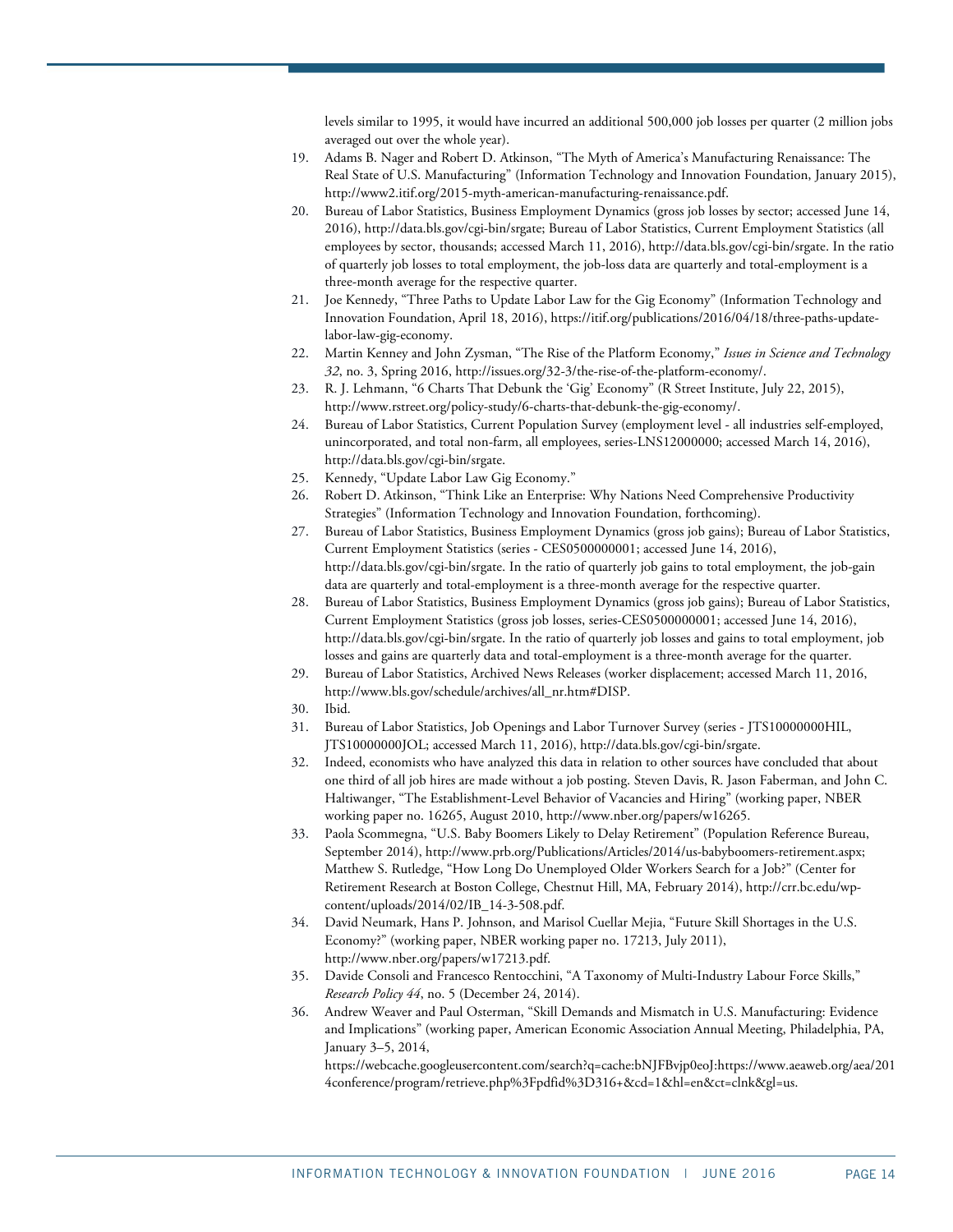<span id="page-14-0"></span>37. Robert D. Atkinson, "How Certain Are You That Robots Won't Create as Many Jobs as They Displace," *The Christian Science Monitor*, December 3, 2015, [http://www.csmonitor.com/Technology/Breakthroughs-Voices/2015/1203/How-certain-are-you-that](http://www.csmonitor.com/Technology/Breakthroughs-Voices/2015/1203/How-certain-are-you-that-robots-won-t-create-as-many-jobs-as-they-displace)[robots-won-t-create-as-many-jobs-as-they-displace;](http://www.csmonitor.com/Technology/Breakthroughs-Voices/2015/1203/How-certain-are-you-that-robots-won-t-create-as-many-jobs-as-they-displace) United States Department of Labor, Employment and Training Administration, "What Is Trade Adjustment Assistance?" last updated June 22, 2012, [https://www.doleta.gov/tradeact/factsheet.cfm.](https://www.doleta.gov/tradeact/factsheet.cfm)